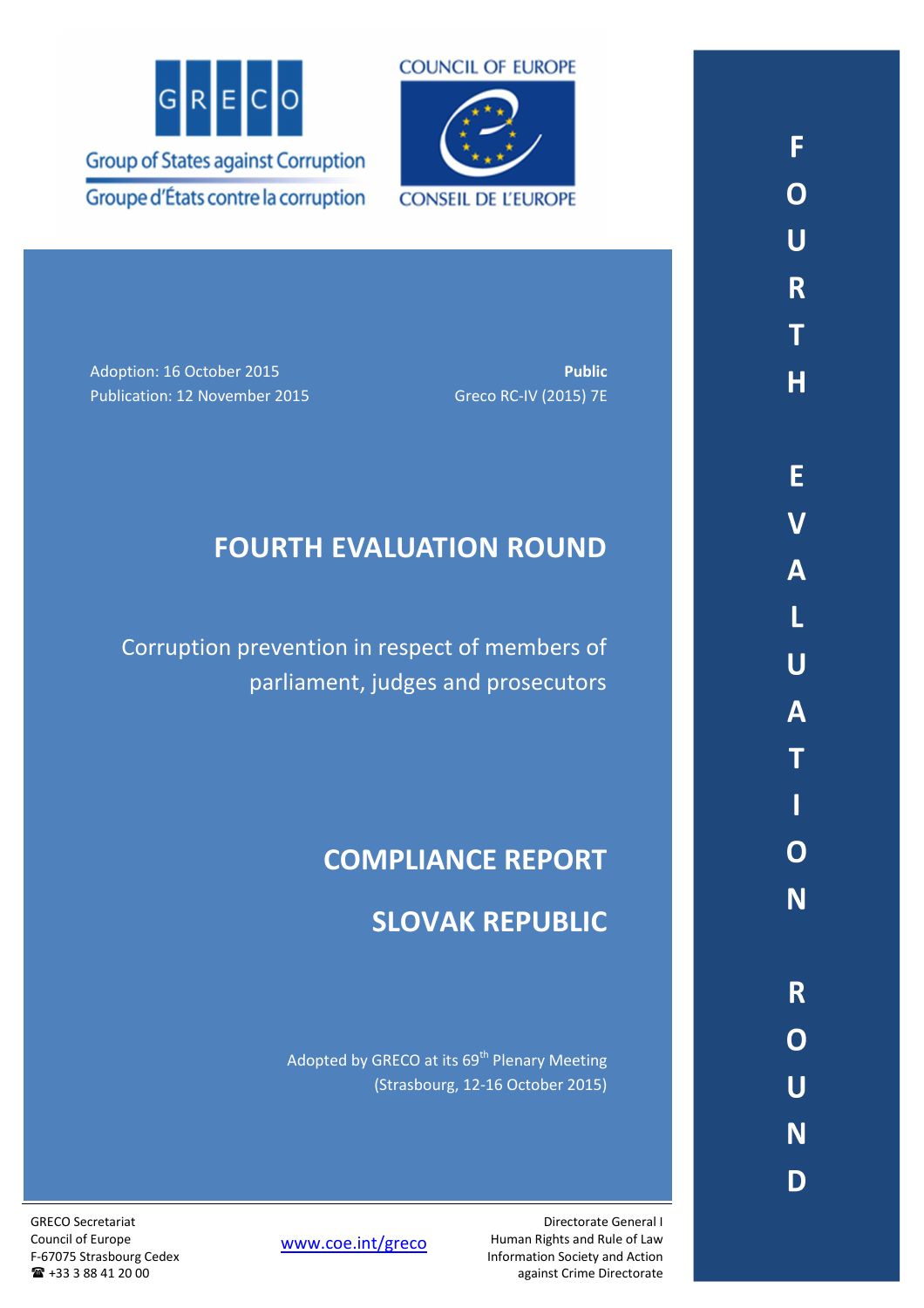# **I. INTRODUCTION**

- 1. The Compliance Report assesses the measures taken by the authorities of the Slovak Republic to implement the recommendations issued in the Fourth Round Evaluation Report on the Slovak Republic which was adopted at GRECO's  $61<sup>st</sup>$  Plenary Meeting (14-18 October 2013) and made public on 6 November 2014, following authorisation by the Slovak Republic (Greco Eval IV Rep (2013) 2E). GRECO's Fourth Evaluation Round deals with "Corruption prevention in respect of members of parliament, judges and prosecutors".
- 2. As required by GRECO's Rules of Procedure, the authorities of the Slovak Republic submitted a Situation Report on measures taken to implement the recommendations. This report was received on 11 May 2015 and served, together with the information submitted subsequently, as a basis for the Compliance Report.
- 3. GRECO selected Romania and Germany to appoint Rapporteurs for the compliance procedure. The Rapporteurs appointed were Mr Andrei FURDUI, Legal Advisor, National Office for Crime Prevention and Asset Recovery, Ministry of Justice, on behalf of Romania and Mr Danny POLK, Administrative Officer, Criminal Law Division, Ministry of Justice and Consumer Protection, on behalf of Germany. They were assisted by GRECO's Secretariat in drawing up the Compliance Report.
- 4. The Compliance Report assesses the implementation of each individual recommendation contained in the Evaluation Report and establishes an overall appraisal of the level of the member's compliance with these recommendations. The implementation of any outstanding recommendation (partly or not implemented) will be assessed on the basis of a further Situation Report to be submitted by the authorities 18 months after the adoption of the present Compliance Report.

## **II. ANALYSIS**

- 5. GRECO addressed sixteen recommendations to the Slovak Republic in its Evaluation Report. Compliance with these recommendations is dealt with below.
- 6. As an introduction, the authorities of the Slovak Republic explain that on 29 October 2014, the government adopted Decree No. 542/2014 approving measures aimed at the implementation of the recommendations contained in the Evaluation Report. Respective tasks were assigned to the National Council of the Slovak Republic (parliament), the Judicial Council, the General Prosecutor's Office and the Ministry of Justice.

#### *Corruption prevention in respect of members of parliament*

7. The authorities report that several initiatives by individual MPs or groups of MPs, addressing some of the issues highlighted in the Evaluation Report resulted in some draft laws. However, none of these drafts were adopted and consequently, the new President of the National Council, elected in December 2014, outlined a plan to resolve these issues before the end of the current electoral term. Among the issues to be addressed are amendments to the constitutional law on conflicts of interest, amendments to the Rules of Procedure to adopt a Code of Ethics along with sanctions for its violation and the issue of lobbying. Accordingly, a working group representing all political parties sitting in parliament was to propose amendments to the Constitution and relevant texts by 30 September 2015. The future amendments are meant to enter into force in March 2016, so that they apply to the members of the next legislature.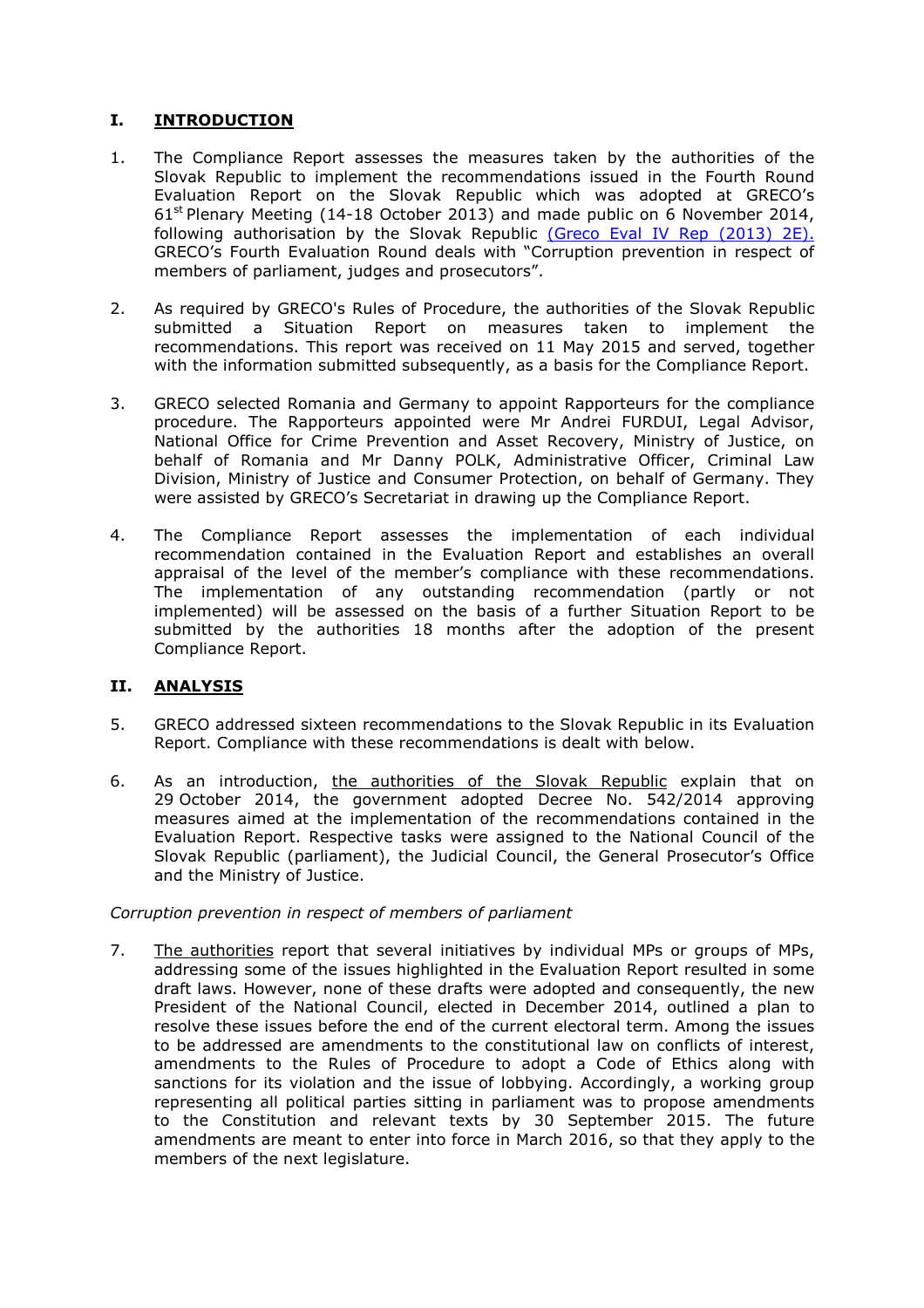#### **Recommendation i.**

- 8. *GRECO recommended that the transparency of the legislative process be further improved by introducing appropriate standards and providing guidance to members of Parliament on dealing with lobbyists and those third parties whose intent is to sway public policy on behalf of partial interests.*
- 9. The authorities of the Slovak Republic mention that in the period 2012-2015, several attempts were made to introduce a law on lobbying, which did not gather sufficient support in the National Council. The draft code of ethics incorporated into the draft bill amending the Rules of Procedure of the National Council (see paragraph 13) contains an article on "transparency in the discharge of the office of MPs", which is meant to introduce standards in this area.
- 10. GRECO takes note of the information reported. While attempting to regulate lobbying as a whole is positive, GRECO recalls that the thrust of the recommendation is to address the interaction of MPs with lobbyists and other third parties and, in particular, the issues highlighted in the Evaluation Report, such as a lack of standards on appropriate conduct for MPs, a lack of clarity on the concept of lobbying and the vulnerability to inappropriate lobbying activities during the informal and closed decision-making phase following initial public consultations on draft laws. It does not seem, however, that the article on "transparency in the discharge of the office of MPs" in the draft code of ethics deals with these issues, but rather with a transparent use of procedures and funds. GRECO also points out that the recommendation goes beyond the introduction of standards and also calls for appropriate guidance to parliamentarians.
- 11. GRECO concludes that recommendation i has not been implemented.

## **Recommendation ii.**

 $\overline{a}$ 

- 12. *GRECO recommended that (i) a Code of Conduct for members of the National Council be adopted (including guidance on the prevention of conflicts of interest, acceptance of gifts and other advantages, misuse of official position and asset declarations) and be made publicly available; and (ii) the Code be properly enforced (via a supervisory mechanism and sanctions) and accompanied by dedicated training, advice and counselling.*
- 13. The authorities report that a draft outline of a code of ethics for members of the National Council has been prepared by the working group referred to in paragraph 7. A group of MPs from the leading political party, who were part of this working group, then submitted to the National Council, on 28 August 2015, a draft bill amending the Rules of Procedure of the Parliament (Draft bill of MPs Mr Peter Pellegrini, Mr Miroslav Čiž and Ms Jana Laššáková, on the Act of the National Council of the Slovak Republic no. 350/1996 Coll. on Rules of Procedure of the National Council of the Slovak Republic as amended<sup>1</sup>). The draft code of ethics forms part of this draft bill and will, upon adoption, be incorporated into the Rules of Procedure of the National Council as an annex, thereby providing a mechanism for its effective enforcement. The draft code contains 10 articles dealing with ethical principles, conflicts of interests, acceptance of gifts and other benefits, declaration of property and financial situation, transparency in the discharge of the office of MPs, relationship with employees of the Chancellery of the National Council and procedure in case of breaches of the code. The draft bill also provides for

<sup>&</sup>lt;sup>1</sup> Parliamentary paper no. 1676, containing the wording of the draft bill and the explanatory report are available in Slovak only on the webpage:

https://www.nrsr.sk/web/Default.aspx?sid=zakony/cpt&ZakZborID=13&CisObdobia=6&ID=1676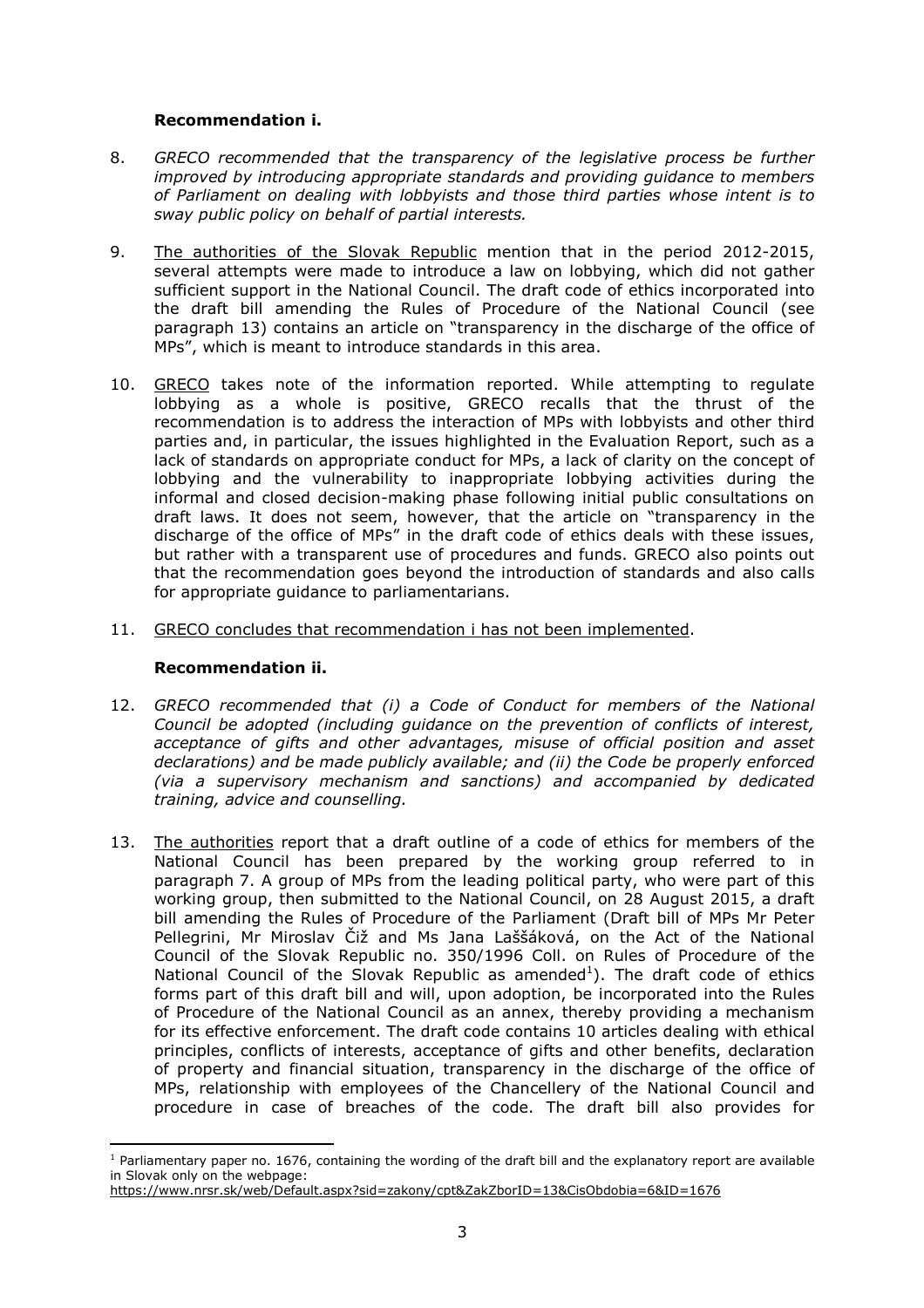disciplinary proceedings and sanctions for breaching the code of ethics. The draft bill has been a subject of debate across the whole political spectrum and it is possible to expect its adoption at the November session of the Parliament, with a planned entry into force on 1 January 2016.

- 14. GRECO welcomes the draft bill amending the Rules of Procedure of the National Council and containing a code of ethics, which appears to deal with the issues identified in the recommendation, including sanctions and an enforcement procedure. It wishes to stress, however, that the second part of the recommendation also calls for supervision, training, advice and counselling.
- 15. GRECO concludes that recommendation ii has been partly implemented.

## **Recommendations iii and iv.**

16. *GRECO recommended:* 

l

- *that rules specific to the National Council be elaborated on the acceptance of gifts, hospitality and other benefits by parliamentarians and that internal procedures for valuation, reporting and return of unacceptable gifts be set out (recommendation iii);*
- *to further develop and refine the financial disclosure regulations applicable to members of Parliament in order to include the regular notification of financial interests, partnerships, other business arrangements, domestic and foreign travel paid by third persons as well as benefits, hospitality and sponsorship obtained from domestic and foreign entities above a certain threshold (recommendation iv).*
- 17. Regarding recommendation iii, the authorities make reference to article 4 of the draft code of ethics, which contains a general prohibition on MPs accepting gifts and other benefits that would interfere with their independence and impartiality and provides for an obligation to register gifts valued at more than 100  $\epsilon$  in a dedicated register kept by the Parliamentary Committee on Incompatibility of Functions.
- 18. As to recommendation iv, article 5 of the draft code deals with declarations of assets, functions, employment and activities as foreseen in the Constitutional Act on the Protection of Public Interest in the Performance of Offices by Public Officials. Moreover, a draft bill amending the Constitutional Act on Conflict of Interest was also submitted to the National Council on 28 August 2015 by the same group of MPs as that referred to in paragraph 13 (Draft bill of MPs, Mr Peter Pellegrini, Mr Miroslav Čiž and Ms Jana Laššáková, on the issue of Constitutional Act amending Constitutional Act no. 357/2004 Coll. on the protection of the public interest in the performance of offices by public officials, as amended by the Constitutional Law no. 545/2005 Coll.<sup>2</sup>). It contains *inter alia* provisions on more precise reporting of public officials' asset declarations, in particular with regard to their structure and completeness. These changes reflect public demands on the details of notice of functions, jobs, activities and financial standing of public officials, as well as requests for more information on loans and donations. This draft bill is also expected to be adopted in the November session of the National Council and to enter into force on 1 January 2016.

<sup>&</sup>lt;sup>2</sup> Parliamentary paper no. 1677, containing the wording of the draft bill and the explanatory report, is available on: http://www.nrsr.sk/web/Default.aspx?sid=zakony/cpt&ZakZborID=13&CisObdobia=6&ID=1677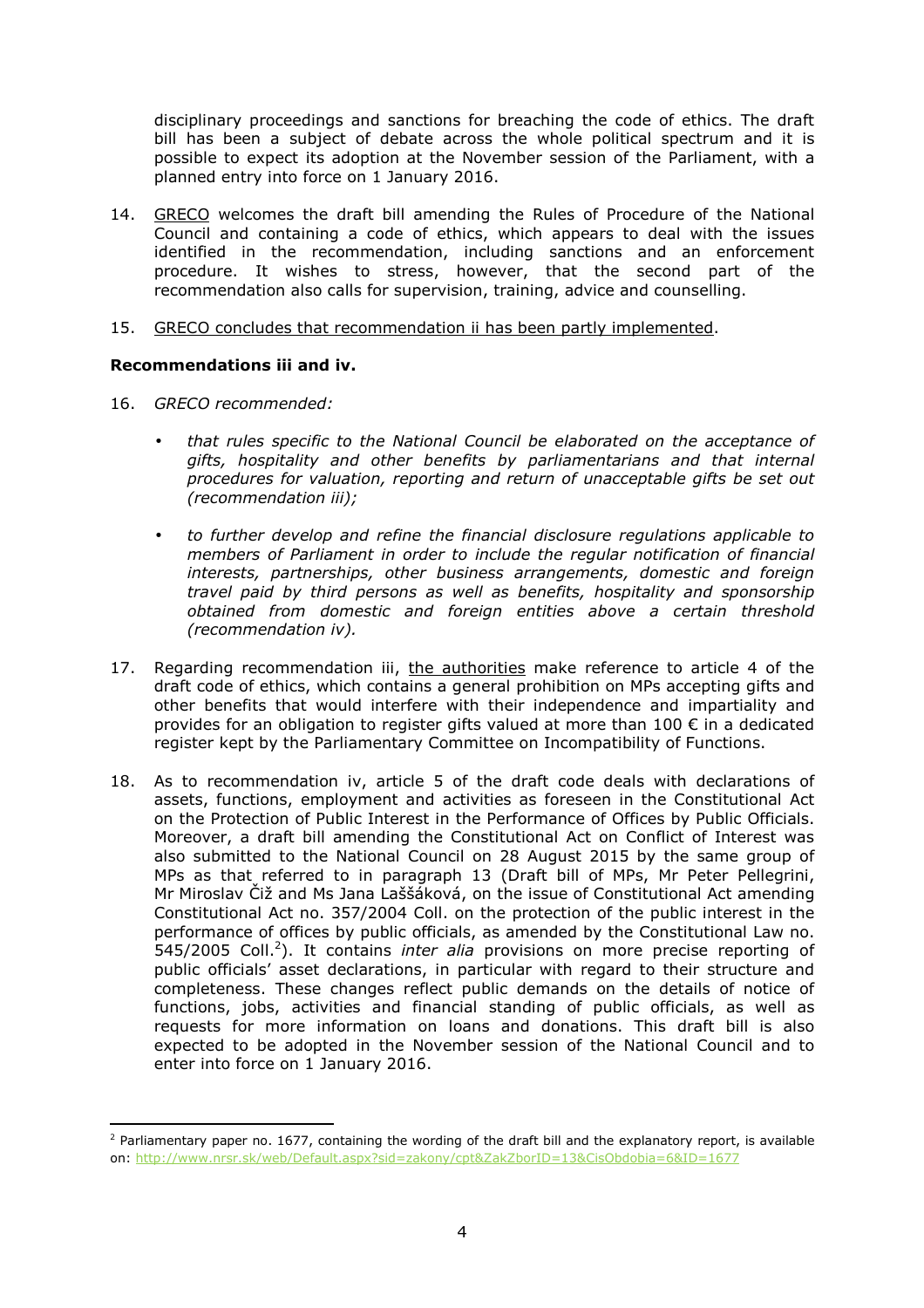- 19. GRECO welcomes the information reported regarding the provisions included in both draft bills presented to the National Council, which seem to address the concerns of recommendations iii and iv. It looks forward to assessing - in due course - the detail of the other provisions to be adopted in the future.
- 20. GRECO concludes that recommendations iii and iv have been partly implemented.

#### **Recommendation v.**

- 21. *GRECO recommended that the supervision and enforcement of rules on conflicts of interest, asset declarations and other duties and restrictions applicable to members of Parliament under the Constitutional Act on the Protection of Public Interest in the Performance of Offices by Public Officials be strengthened, notably, by revising the mandate and attributing supplementary human and material resources to the Committee on the Incompatibility of Functions of the National Council.*
- 22. The authorities explain that the best way to respond to this recommendation is currently under consideration. Instead of amending the Constitutional Act on the Protection of Public Interest in the Performance of Offices by Public Officials (PPI), the working group referred to under paragraph 7 is contemplating dealing with the issue of reporting by public officials in an ordinary law. This would require an authorisation to proceed by way of ordinary law, pursuant to Article 7 of the PPI, as well as other technical amendments of the PPI.
- 23. Given the very preliminary stage of the considerations reported, GRECO can only conclude that this recommendation has not been implemented.
- 24. GRECO concludes that recommendation v has not been implemented.

*Corruption prevention in respect of judges*

#### **Recommendation vi.**

- 25. *GRECO recommended that decisions to remove court presidents be reasoned, that they follow appropriate removal proceedings and are made subject to judicial review.*
- 26. The authorities report that the Constitutional Court found, in a ruling of 7 May 2014 (PL ÚS 102/2011), that the second and third sentences of Section 38 para. 5 of the Act on Courts were unconstitutional. These sentences excluded the application of the Administrative Procedure Code and judicial review in the procedure of removal of court presidents. Since 1 August 2014 – date of publication of the ruling – decisions on removal have therefore been subject to judicial review before an administrative court.
- 27. However, for reasons of legal purity, the legislator then amended the Act on Courts (Act No. 322/2014 Coll., entered into force on 1 December 2014) and Section 38 para. 5 currently provides that decisions of the minister of justice to remove court presidents have to be reasoned. They may not be appealed, but are subject to review by the Supreme Court on the basis of an application pursuant to Part 5, Chapter 2 of the Civil Procedure Code. The time-limit for this application is ten days from the removal decision and the Supreme Court has to decide on the application within 30 days from the removal decision. The decision by the Supreme Court is not subject to appeal. As regards appropriate removal proceedings, the authorities report that the removal decision is based on the circumstances of the case, which are established and verified by special organisational units of the Ministry of Justice. These circumstances may come to light on the basis of the review of statistical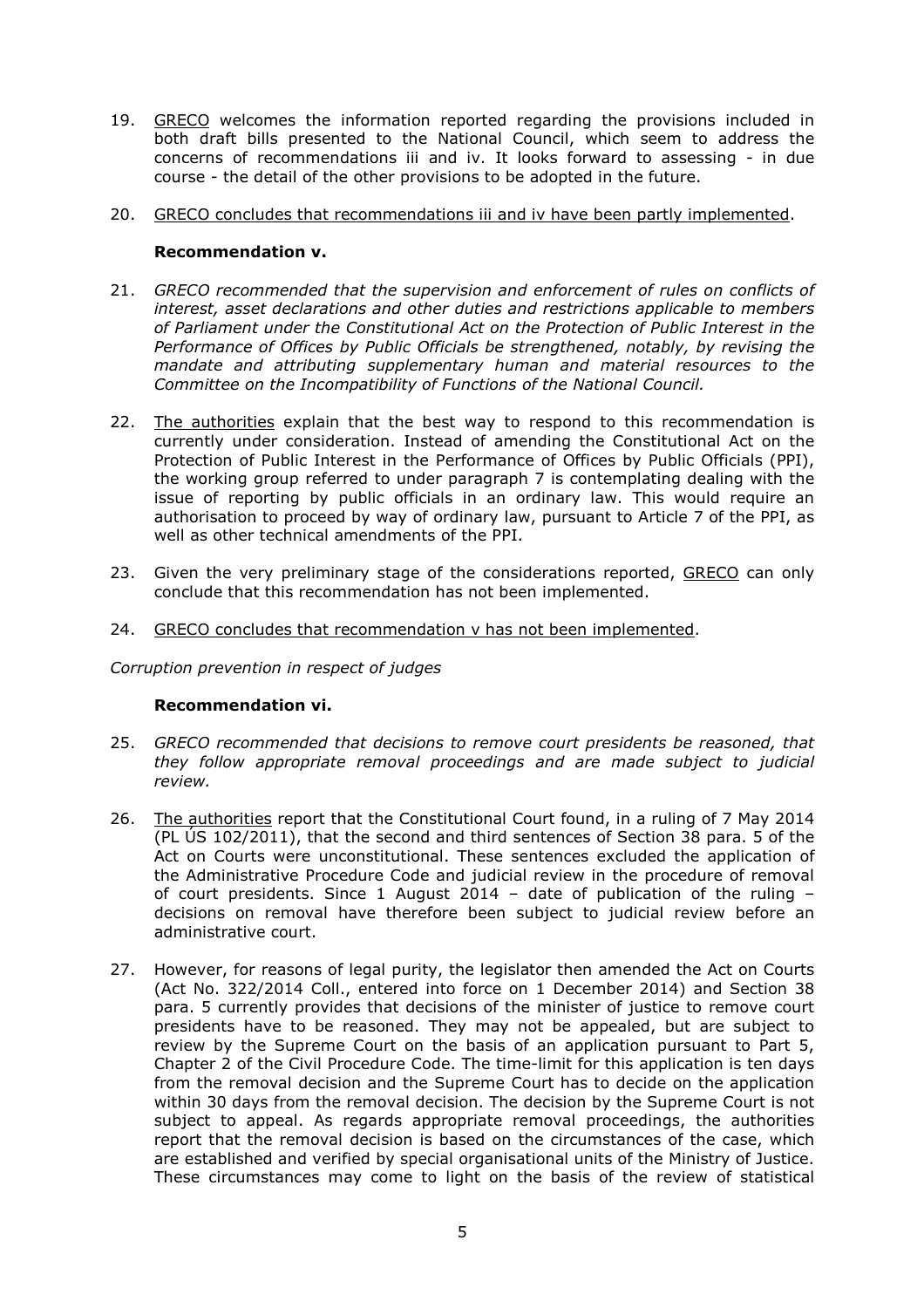data, for instance, or following a report by a member of the public. They are then verified according to rules prescribed in Act no. 10/1996 Coll. on Control in State Administration. The court president may express his/her views in writing on the control's findings, as well his/her objections on the control's final protocol (Section 12 para. 1 of Act no. 10/1996 Coll.). In exceptional cases, however, this control procedure is not followed. This may occur in case of an obvious misconduct of a court president, documented by the media or recorded on police camera – like committing a traffic offence or damaging property in a drunken state. In such exceptional cases, the minister still asks the court president for his/her views, but there is no prescribed procedure.

- 28. GRECO welcomes the ruling of the Constitutional Court according to which the exclusion of procedural guarantees and of judicial review in decisions to remove court presidents are unconstitutional. As regards Section 38 para. 5 as amended, it is satisfied that removal decisions have to be reasoned and are subject to judicial review by the Supreme Court. Concerning removal proceedings, GRECO is of the view that the guarantees provided by the control procedure foreseen under Act no. 10/1996 Coll. are appropriate. It is concerned, however, that in exceptional circumstances, this procedure is not followed and there is no written obligation on the minister to hear the court president before taking the removal decision.
- 29. GRECO concludes that recommendation vi has been partly implemented.

#### **Recommendation vii.**

- 30. *GRECO recommended that (i) in order to strengthen the independence of the judiciary from undue political influence, to provide in law for not less than half the members of the Judicial Council to be elected by their peers; and that (ii) the transparency in the functioning of the Judicial Council and judicial self-governing bodies (notably the disciplinary commissions and Selection Committee) be further improved.*
- 31. As regards the first part of the recommendation, the authorities explain that as the composition of the Judicial Council is regulated in the Constitution, it had to be amended. Constitutional Law No. 161/2014 Coll., which entered into force on 1 September 2014, amended Article 141a of the Constitution to provide that half the 18 members of the Judicial Council are to be elected directly by judges.
- 32. Regarding the second part of the recommendation, the authorities report that the Act on Courts was amended (act No. 195/2014, which entered into force on 1 September 2014) to introduce changes in the setting-up and allocation of cases to the disciplinary commissions. Prior to the amendment, a new disciplinary commission used to be set up for each new disciplinary claim, a system which was found not to work in practice. According to the amended Act on Courts, disciplinary commissions are now created for a period of one year and cases are randomly allocated to them. As regards transparency of the functioning of the Judicial Council, the oral part of the procedure for the selection of judges is now recorded and published after the end of the procedure on the Ministry of Justice's website, together with minutes of the selection procedure (Section 28 para. 5 of the Act on Judges and Lay Judges, as amended by Act no. 322/2014 Z.z). Moreover, sessions of the Judicial Council are public – except for decision-making on classified materials – and decisions of the Judicial Council are publicly available on the website, including sound records of the sessions.
- 33. As regards the first part of the recommendation, GRECO welcomes the amendment of the Constitution according to which half of the members of the Judicial Council are now judges elected directly by their peers. It also welcomes, as regards the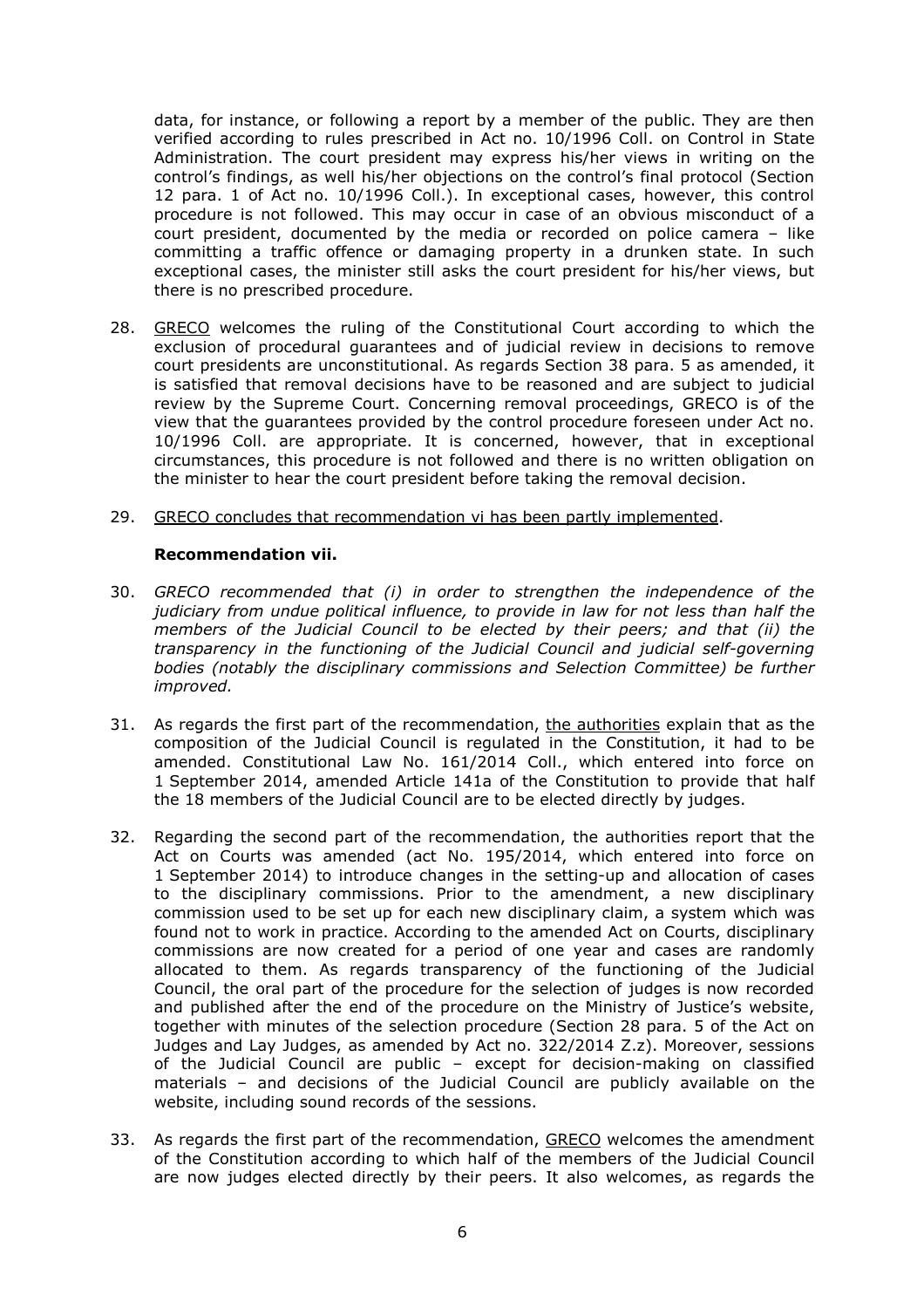second part of the recommendation, the measures taken to increase transparency in the functioning of the Judicial Council.

34. GRECO concludes that recommendation vii has been implemented satisfactorily.

#### **Recommendation viii.**

- 35. *GRECO recommended that (i) the "Principles of Judicial Ethics" be revised and*  further developed so as to provide more precise guidance to all judges on the *expected conduct, judicial integrity and corruption prevention, and (ii) the proper application of the "Principles" be ensured (via a supervisory mechanism and sanctions) and accompanied by dedicated training, advice and counselling.*
- 36. As regards the first part of the recommendation, the authorities report that the adoption of principles of judicial ethics has become the sole competence of the Judicial Council, in cooperation with the bodies of judicial self-administration, further to the constitutional amendment referred to in paragraph 31. Accordingly, a text of "Principles of Judicial Ethics" was prepared by the Slovak Association of Judges and is currently the subject of a broad debate among councils of judges, under the aegis of the Judicial Council. Among the issues being debated are whether, how and in what form to approve the code of ethics; whether the principles of an ethical conduct have to be listed exhaustively or in the form of general recommendations; and whether disregard for the provisions of the code can be subject to disciplinary sanctions. Two discussion forums were organised on 12 March and 11-12 May 2015 and it is expected that the principles of judicial ethics may be approved by the end of 2015.
- 37. As regards the second part of the recommendation, the authorities explain that Section 30 para. 2g of the Act on Judges and Lay Judges (AJLJ) stipulates the duty of judges to observe the principles of judicial ethics. According to Section 116 para. 1a) of the AJLJ, a breach of judicial duty is considered as a disciplinary misconduct. Finally, the authorities mention that, although the Principles of Judicial Ethics have not been approved yet, the Judicial Academy has been organising training courses on ethical issues for some years. For instance, two training sessions on the professional ethics of judges and prosecutors took place in 2015 and addressed, among others, the preparation of the "Principles of Judicial Ethics". Once they are adopted, training on this text will be included in the educational plan of the Judicial Academy.
- 38. GRECO takes the view that the amendment of the Constitution according to which the adoption of principles of judicial ethics is within the sole competence of the Judicial Council, together with the bodies of judicial self-administration – instead of being subject to the agreement of the minister of justice as was the case previously – is a positive development. The broad debate that is currently going on among judges around the draft "Principles of Judicial Ethics" is also to be welcomed. GRECO hopes that these moves will lead to an improved text, providing precise guidance on judges, as required by the first part of the recommendation. As regards the second part of the recommendation, GRECO notes that the mechanisms for ensuring compliance with the future "Principles of Judicial Ethics" are still subject to a wide debate. Yet, the state of play concerning this text is currently addressed during the training sessions for judges on professional ethics that have been on-going since the adoption of the Evaluation Report. GRECO takes the view, therefore, that the promotion of the "Principles of Judicial Ethics", which is one of the objectives of the second part of the recommendation, is already underway.
- 39. GRECO concludes that recommendation viii has been partly implemented.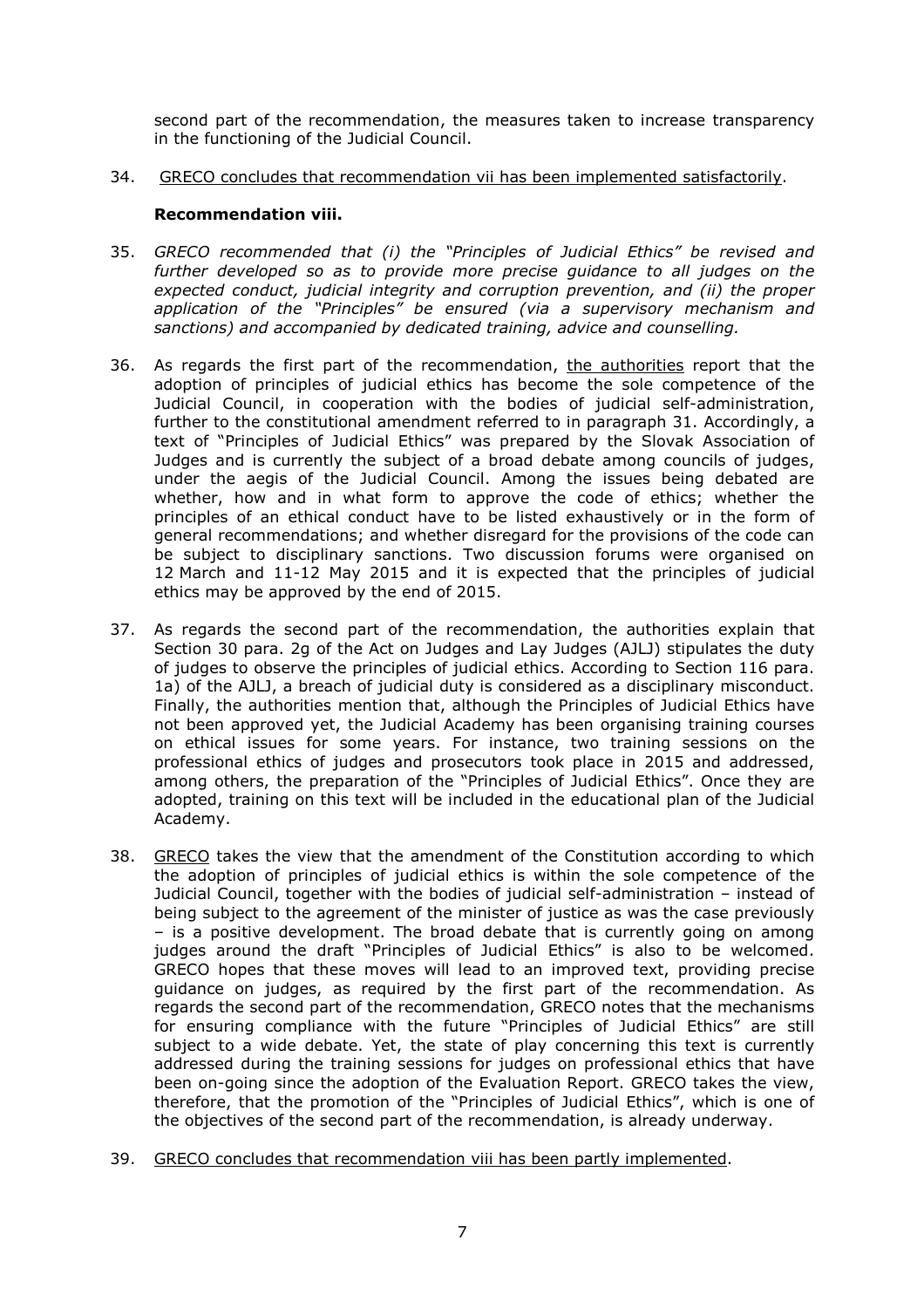#### **Recommendation ix.**

- 40. *GRECO recommended that a focused policy for preventing and managing conflicts of interest and corruption risks within the judiciary be elaborated and properly enforced.*
- 41. The authorities indicate that a new Working Group of the Ministry of Justice for Implementation of the International Obligations of the Slovak Republic in the Field of Criminal Law (hereafter the Working Group) was created on 1 March 2015. It comprises representatives of relevant departments of the ministry and representatives of other states bodies, such as the prosecution service and the Ministry of the Interior, who are invited to participate in meetings on relevant topics. The Working Group had its first session on 16 March 2015, during which it discussed recommendations adopted by different international organisations, including GRECO. It decided to recommend to the minister of justice the preparation of an Action Plan on the prevention of corruption and conflicts of interest in the judiciary. The draft Action Plan was prepared by the Ministry of Justice in July and discussed by the relevant bodies at the end of August 2015. It is currently being updated, in view of a further discussion by the Working Group, after which it will be approved by the Minister of Justice.
- 42. GRECO welcomes the current preparation of the Action Plan on the prevention of corruption and conflicts of interest in the judiciary.
- 43. GRECO concludes that recommendation ix has been partly implemented.

## **Recommendation x.**

- 44. *GRECO recommended establishing an obligation to declare liabilities (e.g. debts and loans*) and gifts above a certain value on those judges who are not covered by the *Constitutional Act on the Protection of Public Interest in the Performance of Offices by Public Officials.*
- 45. The authorities report that the Working Group referred to in paragraph 41 recommended to the Minister of Justice to include an obligation for judges to declare liabilities and gifts into the AJLJ. However, with regard to the forthcoming parliamentary elections, scheduled in March 2016, the current parliament would not have enough time to approve relevant legislative changes. This issue will thus be dealt with by the new Minister next year.
- 46. GRECO takes note of the information reported and concludes that recommendation x has not been implemented.

#### **Recommendation xi.**

- 47. *GRECO recommended that the enforcement of rules on asset declarations under the Act on Judges and Lay Judges be strengthened, notably, by ensuring a more indepth scrutiny of the declarations, providing commensurate human and material resources to the relevant oversight body and consistently sanctioning the identified violations.*
- 48. The authorities explain that the Judicial Council is competent under the AJLJ to receive and verify judges' asset declarations. The Judicial Council can request judges to provide any clarification or additional information regarding their declaration within 30 days of its submission. If a declaration shows that a judge's property exceeds his/her salary and other declared income, the judge has to prove how the property was obtained. The Judicial Council may also request a judge to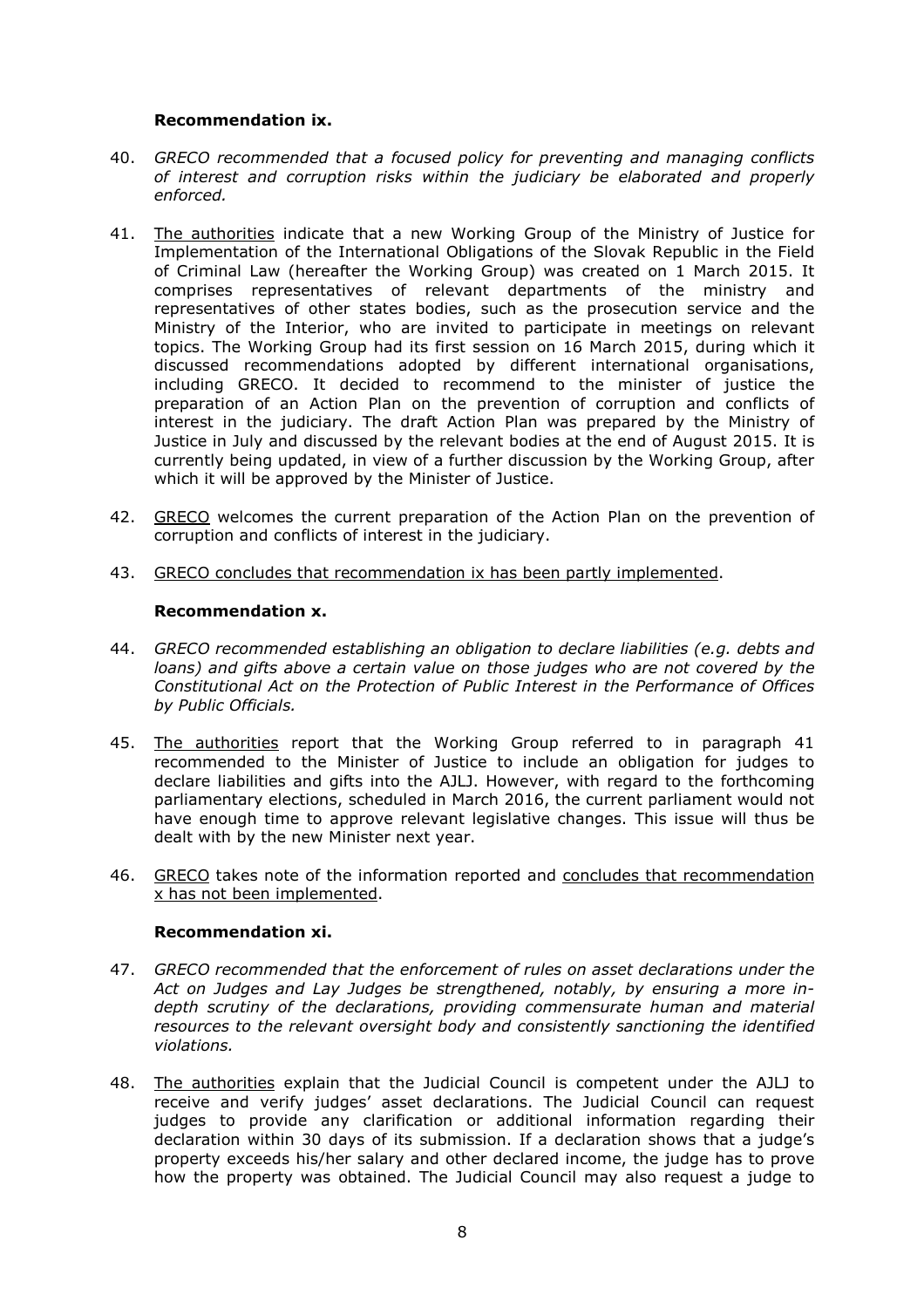submit a receipt of his/her tax return or receipts demonstrating income or the acquisition of assets, including their value, within a prescribed deadline not exceeding 60 days. If a judge does not comply with these obligations, if the Judicial Council is not satisfied by the information provided and/or has reasonable doubts about the origin of a property or the trustworthiness of information submitted by a judge, it may submit a motion to the minister of justice to initiate disciplinary proceedings. The Judicial Council has not submitted such a motion since the adoption of the Evaluation Report.

49. GRECO notes that the system described is the same as the one assessed in the Evaluation Report. No measures appear to have been taken in order to ensure a more in-depth scrutiny of the asset declarations, to provide the Judicial Council with the necessary human and material resources to carry out a reinforced scrutiny and no disciplinary procedures have been initiated as a result of identified violations.

#### 50. GRECO concludes that recommendation xi has not been implemented.

#### *Corruption prevention in respect of prosecutors*

- 51. The authorities report that the General Prosecutor's Office approved, on 31 March 2014, a document on "Measures to implement the recommendations of GRECO to prevent corruption in relation to prosecutors of the Public Prosecution Service of the Slovak Republic", along with a time-table for a temporary (by 30 September 2014) and a final assessment (by 31 January 2015) of the implementation of the recommendations. These measures were communicated to the minister of justice and approved by the government.
- 52. In the beginning of 2014, the General Prosecutor created a commission to prepare new legislation on the prosecution service, prosecutors and trainee prosecutors. However, following a decision by the Constitutional Court of 7 May 2014 (No. 217/2014 Coll.) finding unconstitutional some provisions of the laws on the Public Prosecution Service and on Prosecutors and Trainee Prosecutors, the activities of the commission were suspended, as priority was given to amending the provisions concerned. The commission restarted its activities at the beginning of 2015, but this delay had significant impact on the process of implementation of the GRECO recommendations requiring the adoption of legislative measures. A draft bill amending the above-mentioned laws was approved by the government and submitted to the National Council on 28 August 2015. The first reading of this bill took place on 16 September and it will be considered by the relevant parliamentary committees between 27 October and 9 November 2015. It is expected that the bill will be adopted in the parliamentary session starting on 10 November 2015 and will enter into force on 1 January 2016.

#### **Recommendation xii.**

- 53. *GRECO recommended that (i) the 2012 Ethics Code be reviewed in order to establish whether it sets clear ethical standards of professional conduct for the Public Prosecution Service and is adapted if necessary and made public; and (ii) the proper application of the code be ensured (via a supervisory mechanism and sanctions) and supported by dedicated training, advice and counselling.*
- 54. As regards the first part of the recommendation, the authorities indicate that after the 2012 Ethics Code was presented by the Council of Prosecutors, questions emerged regarding the lack of a proper legal basis for the issuance and adoption of the Code by the prosecutorial authorities. These questions were discussed by the commission mentioned in the above paragraph, which concluded that a legal regulation was necessary to solve them and to determine which rules had to be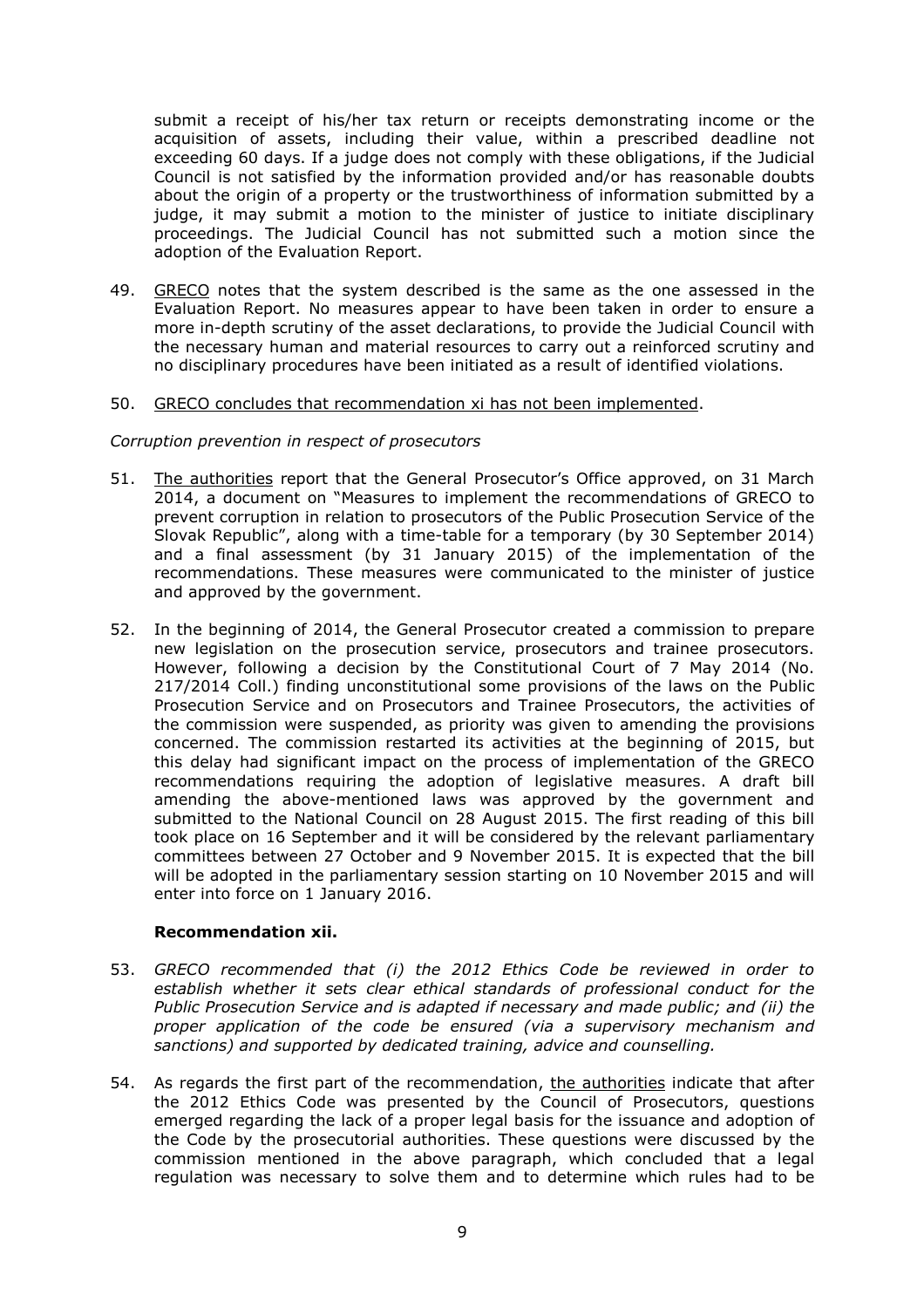included in legislation and which could be dealt with within a code of ethics. Regardless of these legal difficulties, the preparation of a code of ethics continued. A draft code was prepared by the Council of Prosecutors and submitted for comments to the prosecution service as a whole, through the heads of prosecutorial councils. The draft bill referred to in paragraph 52 includes a proper legal basis for the adoption and issuance of a code of ethics for prosecutors. The draft code will be adopted by the Council of Prosecutors by 31 March 2016 at the latest and issued by the General Prosecutor. It will be published on the website of the General Prosecutor's Office.

- 55. As regards the second part of the recommendation, the authorities explain that the draft bill foresees the establishment of a Commission on Ethics within the Council of Prosecutors. It will issue opinions on whether misconduct by a prosecutor represents a breach of the rules contained in the code of ethics, on the request of a petitioner or of a disciplinary commission. The Commission on Ethics will also have the authority to assess *ex officio* ethical issues and the acceptability of a prosecutor's conduct. Its opinions will be issued in writing and will include a statement of reasons. The Commission's opinions of a general nature and recommendations will be published on the website of the General Prosecutor's Office. The authorities also emphasise that even though a binding code of ethics has not been adopted yet, any violation of the principles of professional ethics of prosecutors represents a violation of the fundamental duties of prosecutors. Several issues of professional ethics are already included in relevant legislation and their violation may give rise to disciplinary liability.
- 56. Finally, as regards training and awareness, the authorities communicate that, further to a proposal of the General Prosecutor of 30 July 2014, the curriculum of the Slovak Judicial Academy for 2015 includes training activities on ethics, namely two sessions on "Professional ethics of judges and prosecutors", as well as one on "Ethics of a judge and quality of judicial decisions". Seminars on these issues are scheduled in May and October 2015 and the curriculum will be updated as necessary. In addition, issues of professional ethics were included for discussion on the agenda of meetings and sessions on various levels of the prosecution service.
- 57. GRECO welcomes the measures taken to address both parts of the recommendation. As regards the first part, it takes note of the preparation of a draft code of ethics, with broad consultation of the prosecution service. It looks forward to assessing the content of the code in due time. As regards the second part of the recommendation, GRECO welcomes the future establishment of a Commission on Ethics, the inclusion of training sessions on ethics in the curriculum of the Judicial Academy for 2015, as well as the discussions to be held at various levels of the prosecution service.
- 58. GRECO concludes that recommendation xii has been partly implemented.

#### **Recommendation xiii.**

- 59. *GRECO recommended that guidelines on the prevention and management of actual and potential conflicts of interest be elaborated within the Public Prosecution Service.*
- 60. The authorities explain that a guideline on conflicts of interests is supposed to be included in the draft code of ethics that is currently under preparation. Beyond the scope of the recommendation, the Prosecutor General agreed with the diagnosis of GRECO regarding a lack of available information on the frequency of disqualifications. He therefore issued on 4 November 2014 a binding instruction introducing a register of disqualifications at all levels of the prosecution service.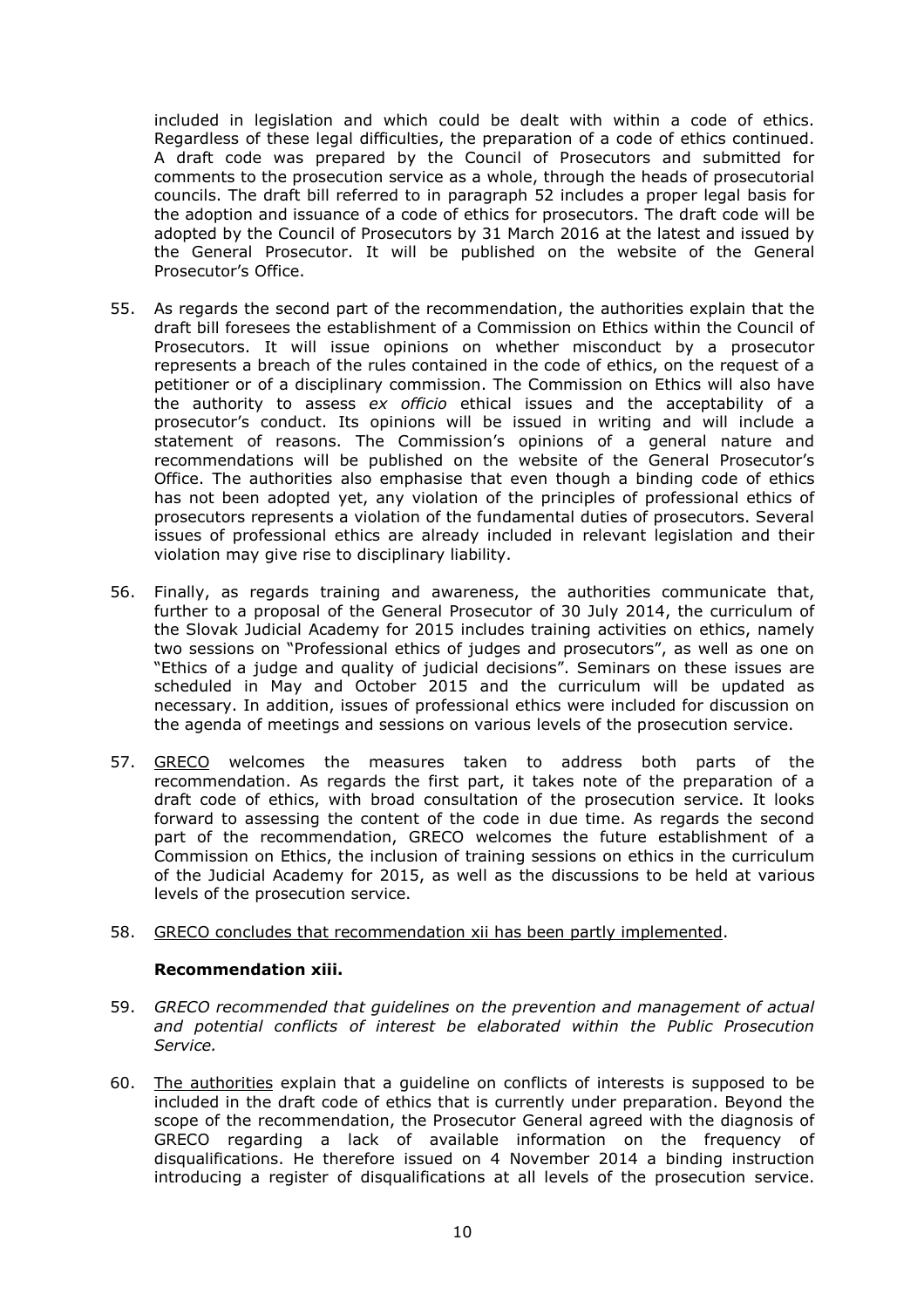This register will allow an overview of cases that have been transferred further to a prosecutor's removal. Moreover, the draft bill referred to in paragraph 52 contains a provision on instructions addressed by superior prosecutors to subordinate prosecutors, according to which such instructions, including those dealing with removal of a prosecutor from a case, have to be given in writing. Oral instructions are possible in emergency circumstances, but have to be confirmed in writing within 48 hours.

- 61. GRECO notes that a guideline on conflicts of interest is supposed to be included in the draft code of ethics, but it remains to be seen whether this guideline will provide sufficient explanations on conflicts of interest – such as a definition, possible examples and steps to be taken when confronted with a possible or actual conflict, or in case of doubt. GRECO welcomes the provision on instructions contained in the draft bill currently presented to the National Council, as well as the introduction of a register of disqualification and hopes that the information gathered therein will be analysed in order to improve, if necessary, the rules on case assignment and transfer.
- 62. GRECO concludes that recommendation xiii has not been implemented.

## **Recommendation xiv.**

- 63. *GRECO recommended that the data contained in the affidavits and asset declarations of prosecutors be made publicly accessible in practice and all obstacles to such access be removed, with due regard to the privacy and security of prosecutors and their family members who are subject to a reporting obligation.*
- 64. The authorities report that, in order to facilitate access to the part of the asset declarations and to the affidavits that are published on the webpage of the General Prosecutor's Office, a provision of the draft bill referred to in paragraph 52 provides an obligation for the Superior Personnel Department of the General Prosecutor's Office to publish the list of prosecutors on the website and to keep it up-to-date. This will enable, after inserting the name and surname of the prosecutor concerned on the website, to access data relating to him/her. Nevertheless, the authorities stress that unlike members of parliament, judges and prosecutors are involved, to a large extent, in activities connected with perpetrators of crime, including serious, transnational and organised crime. Taking into account the fact that no binding international instrument was adopted in this field, the balance between publicity and the protection of privacy and security of prosecutors may need to be examined further, with a view to establishing standards at international level.
- 65. GRECO welcomes the provision included in the draft bill, which ought to facilitate access in practice to the affidavits and the published part of prosecutors' asset declarations. On a more general note, GRECO is aware of the lack of general standards in this field and of the need to strike an appropriate balance between the privacy and security of prosecutors and their family members, as the wording of the recommendation indicates. It stresses, however, that this recommendation was tailored to the specific situation in the Slovak Republic, in which prosecutors' affidavits and (part of) their asset declarations were public documents in theory, but access to them was severely restricted in practice.
- 66. GRECO concludes that recommendation xiv has been partly implemented.

#### **Recommendation xv.**

67. *GRECO recommended that the acceptance, reporting and management of gifts by all categories of prosecutors while performing their duties be regulated.*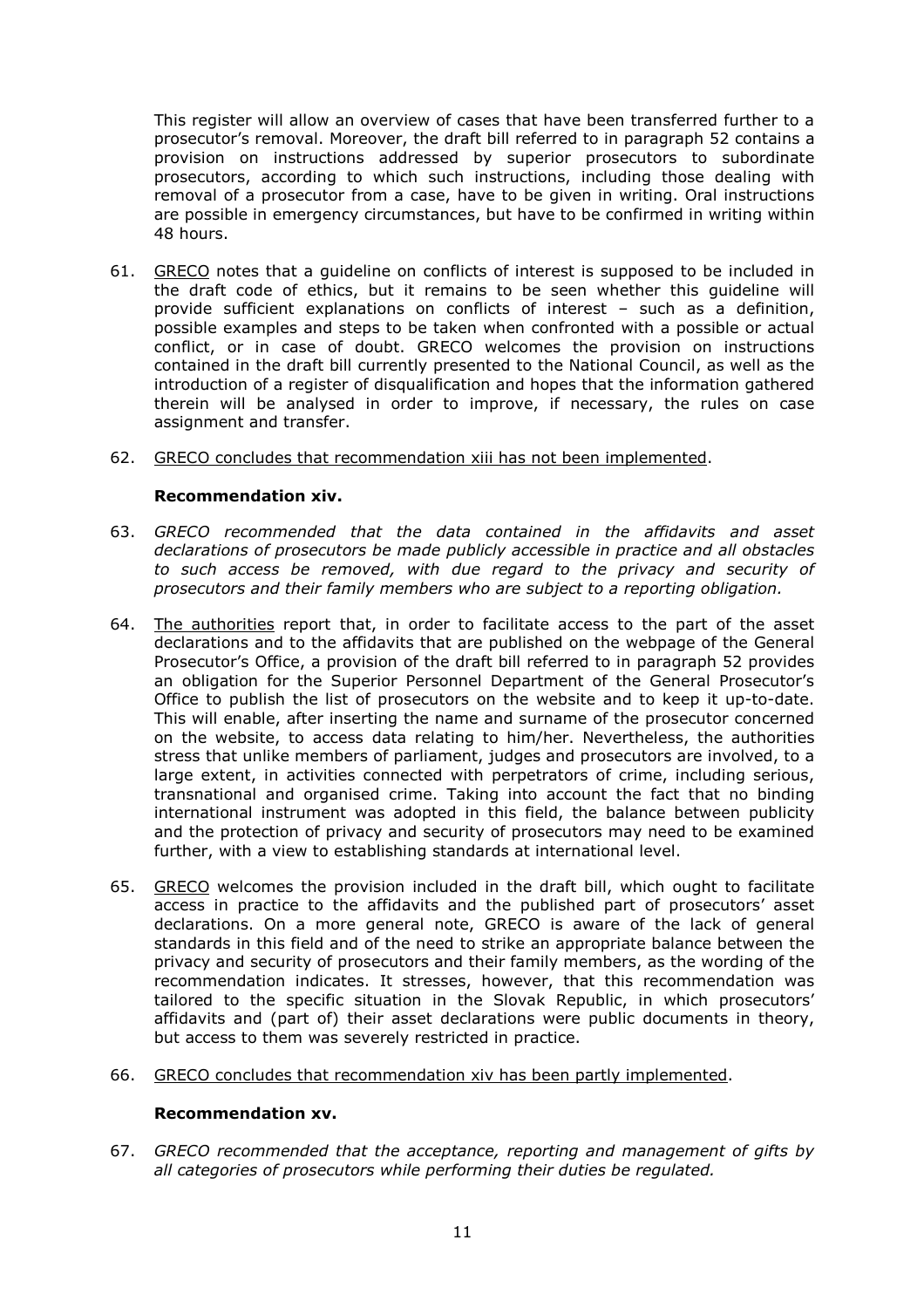- 68. The authorities report that the draft code of ethics includes a prohibition to accept gifts, invitations and any other advantages that might raise doubts regarding the impartiality of a prosecutor. Any property or good received free of charge, of a value exceeding 6 600€, has to be reported in asset declarations, according to Section 28, para. 2 a) to c) of the Act on Prosecutors and Trainee Prosecutors No. 154/2001. Moreover, trainee prosecutors are under a prohibition to accept gifts or any other advantages in relation to the performance of their duties (Section 246 para. 1h of the Act on Prosecutors and Trainee Prosecutors). This provision was introduced by the Act No. 322/2014, which entered into force on 1 December 2014.
- 69. GRECO welcomes the introduction of a prohibition on trainee prosecutors accepting gifts and other advantages in relation to their duties and the inclusion of a similar prohibition in the draft code of ethics. It notes that gifts of a value exceeding 6 600€ have to be reported in prosecutors' asset declarations, but that no provision is made for the reporting and management of gifts under this high threshold.
- 70. GRECO concludes that recommendation xv has been partly implemented.

## **Recommendation xvi.**

- 71. *GRECO recommended introducing an obligation on prosecutors to declare liabilities (e.g. debts and loans) and gifts above a certain threshold.*
- 72. The authorities explain that the draft bill referred to in paragraph 52 contains a provision according to which asset declarations will have to include data regarding any prosecutor's liabilities if the value thereof exceeds 6 600€.
- 73. GRECO welcomes the draft provision introducing an obligation on prosecutors to declare liabilities, but notes once again that the 6 600€ threshold is high.
- 74. GRECO concludes that recommendation xvi has been partly implemented.

## **III. CONCLUSIONS**

- 75. **In view of the foregoing, GRECO concludes that the Slovak Republic has implemented satisfactorily or dealt with in a satisfactory manner only one of the sixteen recommendations contained in the Fourth Round Evaluation Report.** Of the remaining recommendations, ten recommendations have been partly implemented and five recommendations have not been implemented.
- 76. More specifically, recommendation vii has been implemented satisfactorily, recommendations ii, iii, iv, vi, viii, ix, xii, xiv, xv and xvi have been partly implemented and recommendations i, v, x, xi and xiii have not been implemented.
- 77. With respect to members of parliament, GRECO welcomes the two draft bills, which deal with most of the issues identified in the recommendations, and have been presented to the National Council. A draft bill amending the Rules of Procedure of the National Council contains a draft code of ethics with provisions dealing *inter alia*  with conflicts of interest and the acceptance of gifts and other benefits. The draft bill also provides for disciplinary proceedings and sanctions in case of violation of the code's provisions. The other draft bill currently before the National Council contains provisions on more precise and complete reporting by parliamentarians. It is expected that both bills will be adopted in the November session of the National Council and enter into force by 1 January 2016.
- 78. As far as judges are concerned, GRECO welcomes the constitutional amendment providing that half of the members of the Judicial Council are now to be elected by